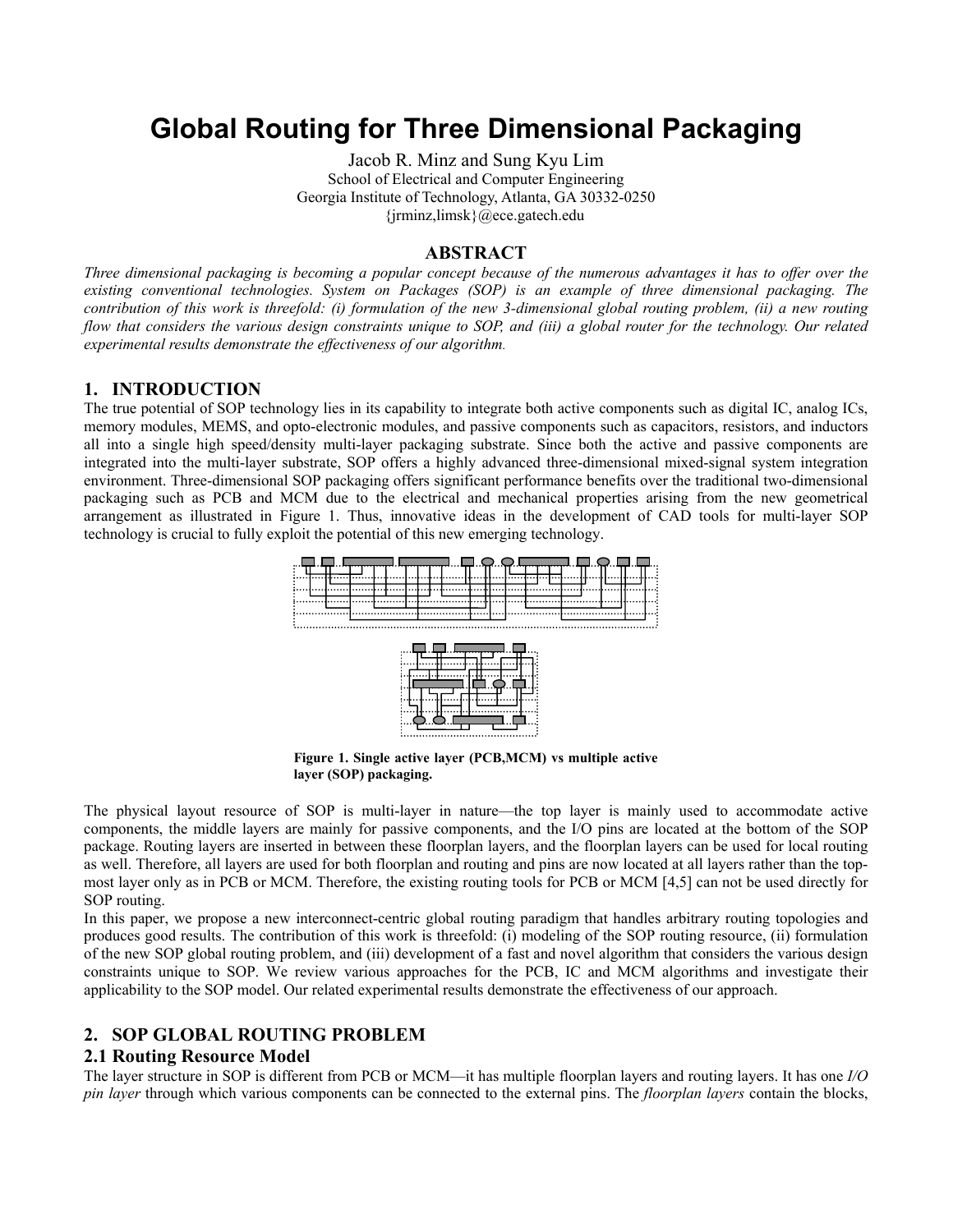which from the point of view of physical design is just a geometrical object with pins. In some cases where these blocks are a collection of cells, the pins may not be assigned and pin assignment needs to be done to determine their exact location. The interval between two floorplan layers is called the *routing interval*. The routing interval contains a stack of *signal routing layers* sandwiched between *pin distribution layers*. These layers are actually X-Y routing layer pairs, so that the rectilinear partial net topologies may be assigned to it. We also allow routing to be done in the pin distribution layers.

We model the floorplan layer in the SOP as a floor connection graph [2]. The routing layer is modeled as a uniform grid graph. These two kinds of graphs are connected through via edges. The advantage of our graph-based routing resource model is that we can consider layer/pin assignment and global routing simultaneously. We model the blocks in the floorplan as *Block Nodes* (BN). The nets can cross over to the adjacent routing layers only through the regions in the channel. The channel itself is represented by *Channel Nodes* (CN). The actual blocks form blockages for the nets, which cannot be routed through them. The nets can switch from floorplan layer to the routing layer only through designated regions which are represented as *Layer-switch Nodes* (LN) in the resource graph. The LN in this case is simply four corners of the blocks. They denote regions rather than points through which nets will traverse to adjacent routing intervals. The routing layers are represented by a grid graph, each node specifying a region in the layer and edges representing the adjacency between regions. These nodes are called *Routing Nodes* (RN). The concepts are illustrated in Figure 2, which shows the various views and types of nodes used in SOP.



**Figure 2. The floorplan and the layer view of the resource graph with node and edge types. Double circle, square, black dot, and white dot respectively denote the layer switch, block, channel, and routing nodes***.* 

The edges between channel nodes and block nodes are called *Pin Assignment Edges* (PE). This makes it possible to perform pin assignment during global routing. The pin assignment capacity is the maximum number of pins which can be assigned towards a particular channel. The edges between layer switch node and routing node is defined as *Via Edges* (VE). The capacity of this edge is the maximum number of nets which can cross between two regions in the two layers. The via edges also exist between two adjacent routing layers (actually layer pairs). The edges between routing nodes are *Routing Edges* (RE). The routing edge capacity is the number of nets which can pass through the routing regions.

## **2.2 Global Routing Problem Formulation**

We define the SOP global routing problem formally as follows: Given a set of floorplans  $F = \{f_1, f_2, \ldots, f_k\}$ , netlist  $N = \{n_1, n_2, \ldots, n_n\}$ , and the routing resource graph, generate the routing topology  $T(n)$  for each net *n*, assign *n* to a set of routing layers and assign all pins of *n* to legal locations. All conflicting nets are assigned to different routing layers while satisfying various capacity constraints. The objective is to minimize the total number of routing layers used, wirelength, and crosstalk. In the SOP model the nets are classified into two categories. The nets which have all their terminals in the same floorplan are called i-nets, while the ones having terminal in different floorplans will be referred to as x-nets. The i-nets can be routed in the single routing interval or indeed within the floorplan layer itself. However, for high performance designs routing such nets in the routing interval immediately above or below the floorplan layer maybe desirable and even required. On the other hand, the x-nets may span more than one routing intervals. The only case where one routing interval may suffice is when the terminals of the net are located in either of the floorplans immediately above or below the routing interval. The span of a net  $\lceil l, h \rceil$  is determined by the lowest floorplan  $f_l$  and the highest floorplan  $f_h$  containing pins of the net. If *l* and *h* are equal for a particular net, the net is i-net else the net is x-net.

# **3. SOP GLOBAL ROUTING ALGORITHMS**

# **3.1. Overview of the Algorithm**

Our SOP router is multi-phased, where we divide the routing process into (1) coarse pin distribution, (2) net distribution, (3) detailed pin distribution, (4) topology generation, (5) 2D layer assignment, (6) channel assignment, and (7) pin assignment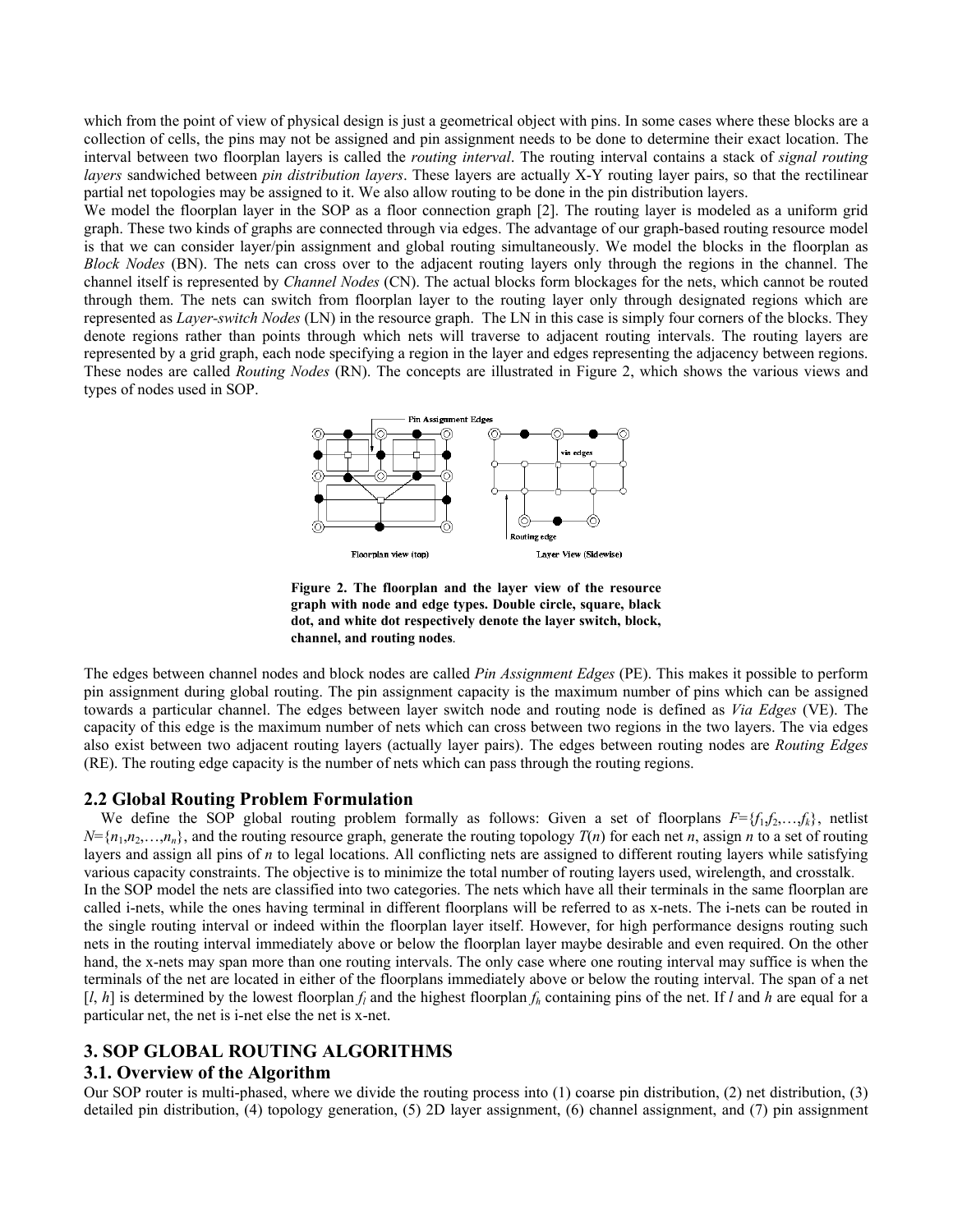

**Figure 3. Overview of the global routing process. 1=pin distribution, 2=net distribution, 3=topology generation, 4=layer assignment, 5=channel assignment, 6=pin assignment.** 

step. An illustration is shown in Figure 3. By following these steps we seek to have enough and acceptably accurate information for each routing interval to carry out "local" global routing efficiently. We introduce the terms entry/exit pins to better explain our approach. Since the connections of some nets (x-nets) span multiple placement layers, we need to determine the location of entry to and exit from the routing interval. In the 2-D refinement of the problem we treat this location as pins. The routing of i-nets deserves special attention. In routing intervals, except the first and last ones, we have the choice of placing those i-nets in a routing interval either on top or bottom of the floorplan. The objective is to minimize crosstalk and congestion in the routing interval. This step is called *net distribution*.

The pin information of the nets is required for efficient net distribution, but net distribution decides the number of pins (and their locations) at each routing interval. We solve this by using the results of *Coarse Pin Distribution* for net distribution. Pins in all routing interval are projected to a single 2-D area and partitioning evenly distributes them over it. The pins in different routing intervals may not be evenly distributed locally. After net distribution we do *Detailed Pin Distribution* on each routing interval to minimize the estimated wirelength and legalize pin locations. After this step we have all the information needed for global routing in the routing interval. The topology of each net is generated during our *Topology Generation*, and *2-D Layer Assignment* assigns different layer to conflicting nets. The *Channel Assignment* problem is to assign each pin in the pin distribution layers to a channel in the floorplan layers such that the routing layers and interconnect costs are minimized. The objective is to facilitate an efficient pin distribution on pin distribution layer with only minimal additional costs. The purpose of *Pin Assignment* is to assign a location to the pin on the block boundary on the floorplan layer while minimizing the connections between the pin and its "peer" on the channel, which was found out in the previous step. The peer is location in the floorplan which connects the net to rest of its interconnect in the routing layers. Figure 3 illustrates the main ideas of the algorithm.

## **3.2 SOP Global Routing Algorithm**

The nets may be provided as connections between blocks in which case we may have to do *pin assignment* on the blocks. *Pin distribution* can be done irrespective of whether or not pins have been assigned on the block because all that is relevant to the problem at hand is the entry/exit points to the routing interval. This is done as soon as the pins are generated. For the purpose of the algorithm we define two types of nets, *current* and *propagated* nets. We visit the floorplans from the lowest to the highest level, in other words we consider the routing intervals sequentially from lowest to highest. The current nets are those which will be considered for layer assignment in the current routing interval. The current routing interval is the one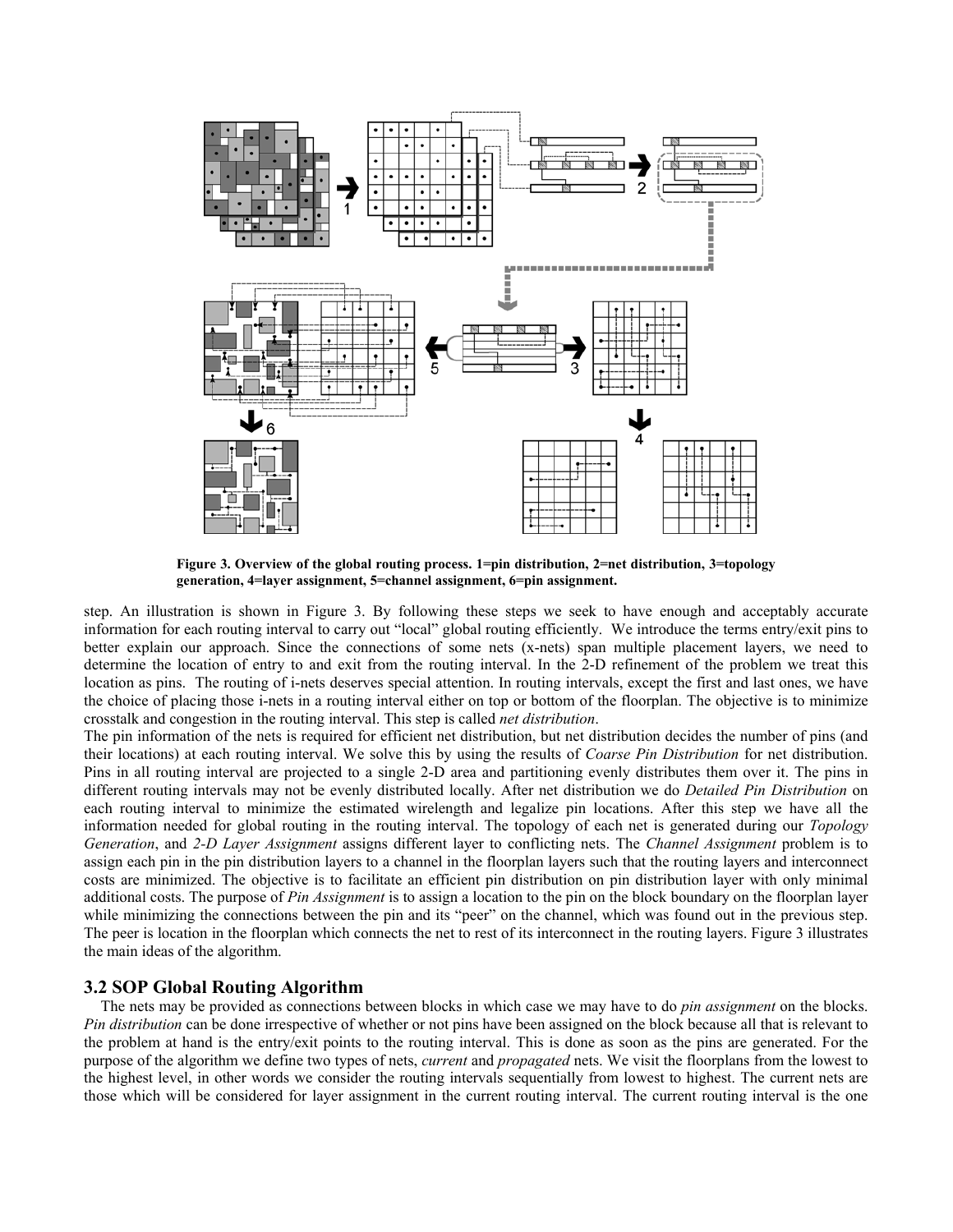currently processed by the algorithm. The propagated nets are nets "passed on" from this interval to be considered in the next routing interval. For example x-nets will be propagated from its lowest level to the highest and will also be the current net for all the routing intervals in between. This is because we consider only a part (segment) of the x-net for routing in a particular routing interval (x-nets span multiple routing intervals). In the case of i-nets, the net is either current or propagated. This is found out by *net distribution*. The propagated nets form a subset of the nets to be routed in the next routing interval to be processed, since some i-nets may be included in the next routing interval. 2-D global routing simultaneously with layer minimization is done for each routing intervals. Channel assignment connects pins from the routing interval to the placement layers on allowed spots. Pin assignment connects the blocks to the corresponding vias in the channel with minimum interconnection costs. The last two steps are done once for each placement layers.

# **3.3 Summary of Our Recent Work**

 We recently have implemented the Coarse Pin Distribution and 2-D Layer Assignment [6] and Net and Pin Distribution [7] for 3D packaging layout. For topology generation, we have used an existing RSA/G heuristic [3] to generate the net topologies at each routing interval, since it is fast and simple. The minimum arborescence is a good representative for the topology of a net in a high performance design.

**Coarse Pin Distribution:** In this step, we generate coarse locations for all pins of the nets in the routing interval. For the purpose of pin distribution we "flatten" the 3-D SOP structure to 2-D and superimpose a AxB grid on it, were A and B are determined by the size of the circuit. We use our partitioning algorithm [8] to evenly distribute pins to all the partitions formed by this grid while keeping the wirelength minimum. Evenly distributing the pins among all partitions ensures efficient use of the routing resource provided by the single layer. The "coarse" location is the centre of the partition. After the partitioning the pins may not be uniformly distributed in the local routing interval. This partitioning algorithm is smart enough not to move the pins far from their "initial" locations. The algorithm does iterative improvement until good results are obtained.

**2-D Layer Assignment:** We construct a Layer Constraint Graph (LCG) from the given global routing topology, where each node represents a net and two nodes in the LCG have an edge between them if corresponding net segments of same orientation (horizontal or vertical) share at least one tile in the routing grid. We use a fast node coloring heuristic algorithm to assign a color to the node such that no two nodes sharing an edge are assigned the same color. The algorithm is greedy in assigning colors but performs well and is fast. Close to lower bound results are achieved because the heuristic tries to ensure that nodes with different colors have in fact an edge between them. The complexity of the algorithm is  $O(n \log n)$ , where *n* is the number of nets in the routing interval. The complexity is independent of the size of the grid used to compute the tree topologies. The capacity of the tiles determines the number of layers used. We use a simple formula to calculate this number (number of colors/capacity).

**Net Distribution:** Net assignment for some nets is straight forward. When the floorplans are visited bottom to top, all nets having their pins in the lowest floorplan are assigned to the routing interval above it. The nets having pins the top-most floorplan are assigned the routing interval right below it. If the net is an x-net it is propagated through every layer until its topmost floorplan is reached. The net distribution of the i-nets is interesting. The objective of this step is to reduce crosstalk. We use the amount of overlap of bounding boxes of the nets as a measure of crosstalk. The net distribution problem is modeled as a graph with each i-net in the routing interval as node and the crosstalk interaction as edges. The weight of the edges denotes the amount of crosstalk between the nets. The crosstalk is calculated by the overlap of the bounding boxes of the net. The coarse pin distribution is used as the approximate location of the pins. It is assumed that nets in different interval are crosstalk shielded, which means no crosstalk exist between nets in different interval. The problem can then be seen as a restricted graph partitioning problem where some of the nodes can only go to one of two predetermined partitions. In order to achieve better results iterative technique in [8] are used. The complexity of the algorithm is O(V+E) where V is number of nodes and E is the number of edges in the graph model. The results obtained were compared with random net distribution and the case when no i-nets are propagated to other routing intervals.

**Detailed Pin Distribution:** The purpose of this step is to legalize the location of the pins while respecting the coarse pin assignment and optimizing wirelength. The results of the coarse pin assignment are used for force-directed placement of the pins in the pin distribution layers. Since we did not consider the layer in which the pin was located in the coarse pin redistribution, it may be possible that the pins exceed the capacity of the partitions local to the routing interval. However our algorithm handles this by moving the pins from such location to the closest available position. The pins are placed in locations near the centre of the net. The pins furthest from its center of the net in coarse assignment, gets placed in the best location (location nearest to the center) in the local partition. The algorithm uses the "approximate" position of the pins as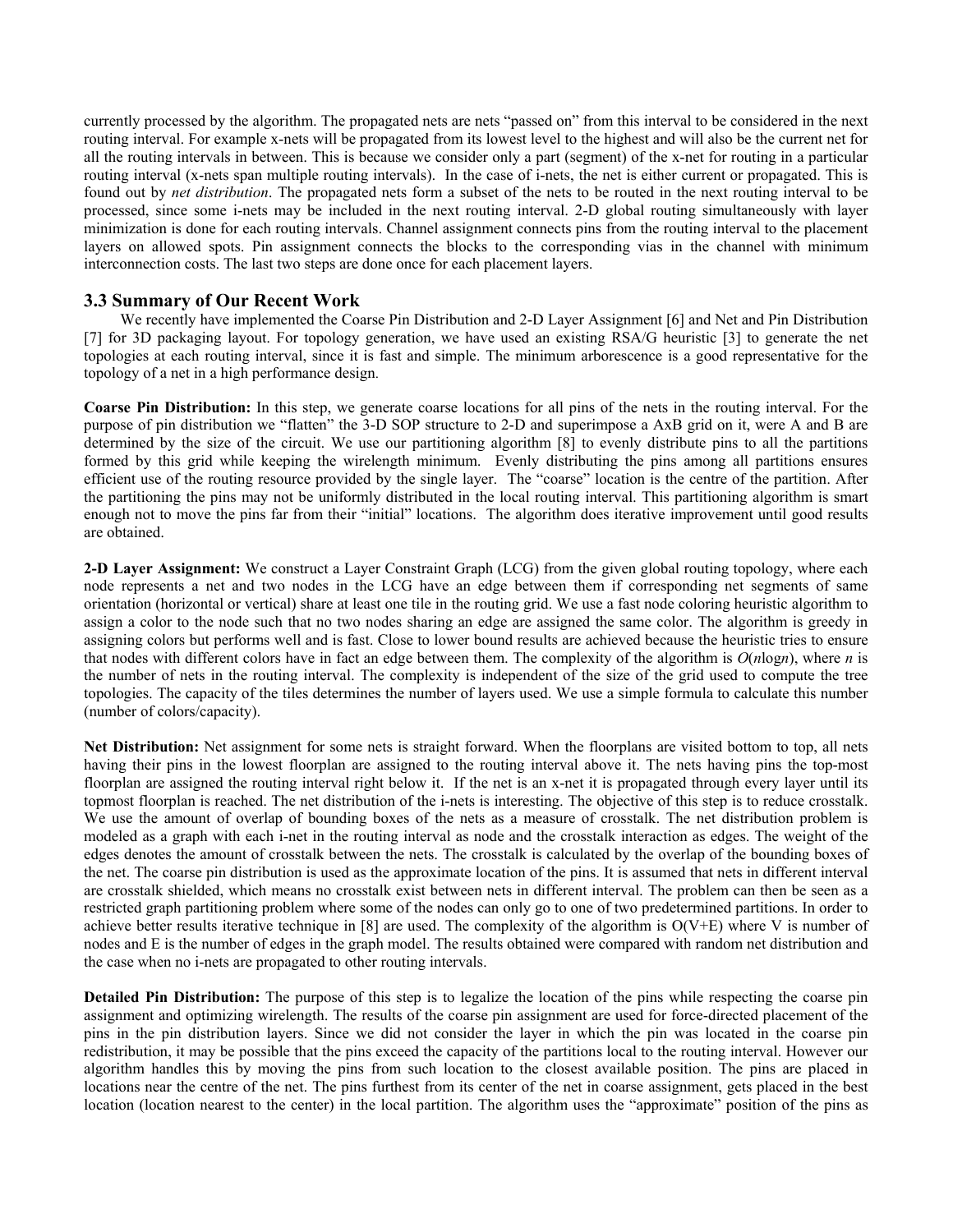found by coarse pin distribution and the net distribution results to determine the initial location and routing interval of the pin. The position of the pins is stored as the grid location of the coarse pin distribution. The center of each net is calculated from this position of the pins. The displacement vector is calculated by taking the difference of the position of the center of net and the pin. A pair of numbers  $(a,b)$  such that  $0 < a < 1$ ,  $0 < b < 1$  is added to the position of the pins. The numbers reflect the scaled magnitude of the displacement vector. The variables a and b are less than 1 so that we can still keep track of the partitions of the pins. The pins in each routing interval are sorted according to their new positions. The pins are then sequentially assigned to grids previously determined.

# **3.4. Contribution of this Paper**

In this section we explain in detail the algorithms used to handle channel assignment and pin assignment in the floorplan layer. The objectives we tried to minimize are the number of additional layers for pin redistribution during channel assignment and the total wirelength during pin assignment.

# *3.4.1 Channel Assignment*

The pins in the routing interval have to be connected to their corresponding blocks in the floorplan layer or if no such block exist, to its counterpart pin to the other routing intervals (for x-nets). The pins are connected to the floorplan layer using vias which can only be accommodated in the routing channels. The pins therefore have to be assigned a channel in the floorplan layer. The channel assignment of pins will affect the additional number of layers and total wirelength. Since one desirable objective is to reduce the number of bends (which would necessitate the use of secondary vias), we assume a straight or Lshaped routing of nets to their assigned channel. This reasonable assumption simplifies the evaluation of the wirelengths. We observed that congestion of pin connections and wire crossings on a particular channel would increase the layer count. Our cost model for the problem captures these issues and our algorithm minimizing the cost function, assigns every pin to a channel. For this problem we are given the location of the pins and the location, length, orientation (horizontal or vertical) and via capacities of the channel. We seek to minimize the additional number of layers and wirelength while assigning every pin to a channel.

| Algorithm: CHLDIST                              |
|-------------------------------------------------|
| Input: pins, channels                           |
| Output: channel assignment $&$ number of layers |
| Determine via capacities for each channel.      |
| For all pins                                    |
| Find a channel with minimum assignment cost     |
| and not violating the constraints.              |
| Calculate channel crossings.                    |
| Update via and routing demands of all channels. |
| Assign this channel to the pin.                 |
| Calculate and report number of layers.          |

#### **Figure 4. SOP channel assignment algorithm**

We derive the number of layers as follows. We assume that the channels will only accommodate rectilinear routes *perpendicular* to their orientation. For example, only vertical routes can terminate at or cross horizontal channels. This is a reasonable assumption because routes can still go parallely over that channel; however they terminate at some other channels. We note that both terminating and crossing routes on the channel affects the routing demands on the channel. The routing demands were classified into left (top) or right (bottom) demands for vertical (horizontal) channels. Let the maximum of the two routing demands divided by the channel capacity be *den*. Then the number of layers for the channel assignment is given by the maximum density among all channels.

 The algorithm (Figure 4) for channel assignment assigns channels to the pins based on the costs of channel assignment. The cost is the sum of L-distance between pin and channel, the channel density and the bending penalty, multiplied by constants to reflect the relative importance. However, the constants are finalized by trying different values for a particular benchmark and finalizing it for all experiments. The L-distance and bending penalty between channel and pin is constant part of the cost while the channel density needed to be updated with an assignment.

## *3.4.2. Pin Assignment*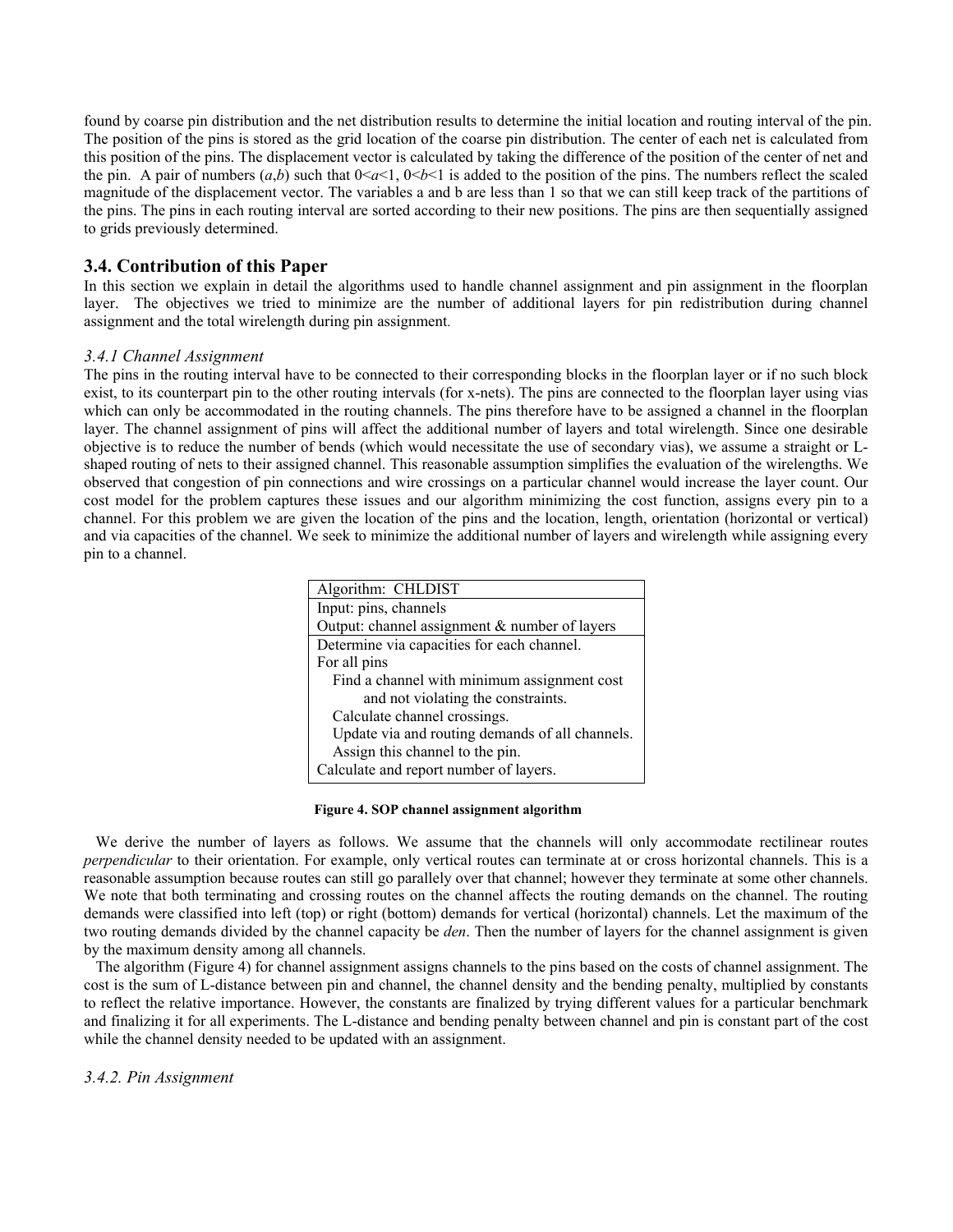The final step in our proposed methodology connects the nets to its "original" terminals. The pin assignment is done entirely in the floorplan layer. Since the connections of the nets are specified by a set of blocks, the location of the terminals on the block boundary is to be determined. The routing channel is used to finish the last connections from the channel pins (determined during channel assignment) to the block. The channel pins are actually the entry/exit points to the routing interval. An interesting aspect of this problem is that *complete* connections of the blocks and channel pins of a net is *not* necessary since the channel pins of a net are connected in the routing interval. Hence it suffices if the block is connected to at least one channel pin. This observation reduces the problem to a 2-terminal net pin assignment. We model the floorplan with a Floorplan Connection Graph. The pin is now either a block node or channel node. We use modified Djikstra's algorithm to find the most feasible coarse location for the terminals on the block boundary. The pseudocode is given in Figure 5.

**Figure 5. SOP pin assignment algorithm** 

The key to efficiently do pin-assignment for 3-D packaging is to have a good 2-pin net generation. The pins which had been projected to routing intervals during pin generation for routing interval now needs to be connected to its originating blocks. However, the pins can also connect to blocks closer to them, which form the part of the same net, if the costs are improved. The edge weights of the FCG derived from the floorplan are initialized. In the proposed solution we try to minimize the demands on routing as well as the pin-assignment edges while determining the path between the source and destination nodes. We force selection of different routes by making the costs of the edges in the path *high*. This ensures fair usage of resources modeled by the edges.

# **4. EXPERIMENTAL RESULTS**

We implemented our algorithm GROUTE in C++/STL and ran experiments on a Dell Dimension 8800 Linux box. Our test cases are generated using our multi-layer SOP floorplanner on GSRC benchmark circuits [9]. The number of layer is fixed to four. Our layer usage results are based on the tile density *w*=10. The RSA/G-based global routing trees are generated based on  $10\times10$  unless otherwise specified. We ran our algorithms for channel assignment and pin assignment on GSRC benchmarks and measured its solution quality as the values obtained for the various objectives. For our initial experiments, we have not taken the I/O layer into consideration. All the benchmarks completed in less than a few minutes. So we do not explicitly report the runtimes.

## **4.1. Channel Assignment Results**

We present the results of our Channel Assignment algorithm in Table 1. In order to compare the quality of the solutions achieved by our channel assignment algorithm, we computed the best possible wirelength for a channel assignment where via capacity violations were allowed. We tabulate the results of this scheme under the best wirelength. We compare the results of our algorithm with the best wirelength results for the number of layer pairs, wirelength, bends and number of pins violating channel via capacities. Our inferences based on the experimental results are:

- 1. In channel assignment, we are close to the number of layers predicted by the best case. The increase in layers is due to increased routing density on the channels. The ratios of actual wirelength with best wirelengths increase with the size of benchmarks.
- 2. The violations in the best case and the number of bends reported by our algorithm are very close, suggesting that violations were fixed by bending the interconnections.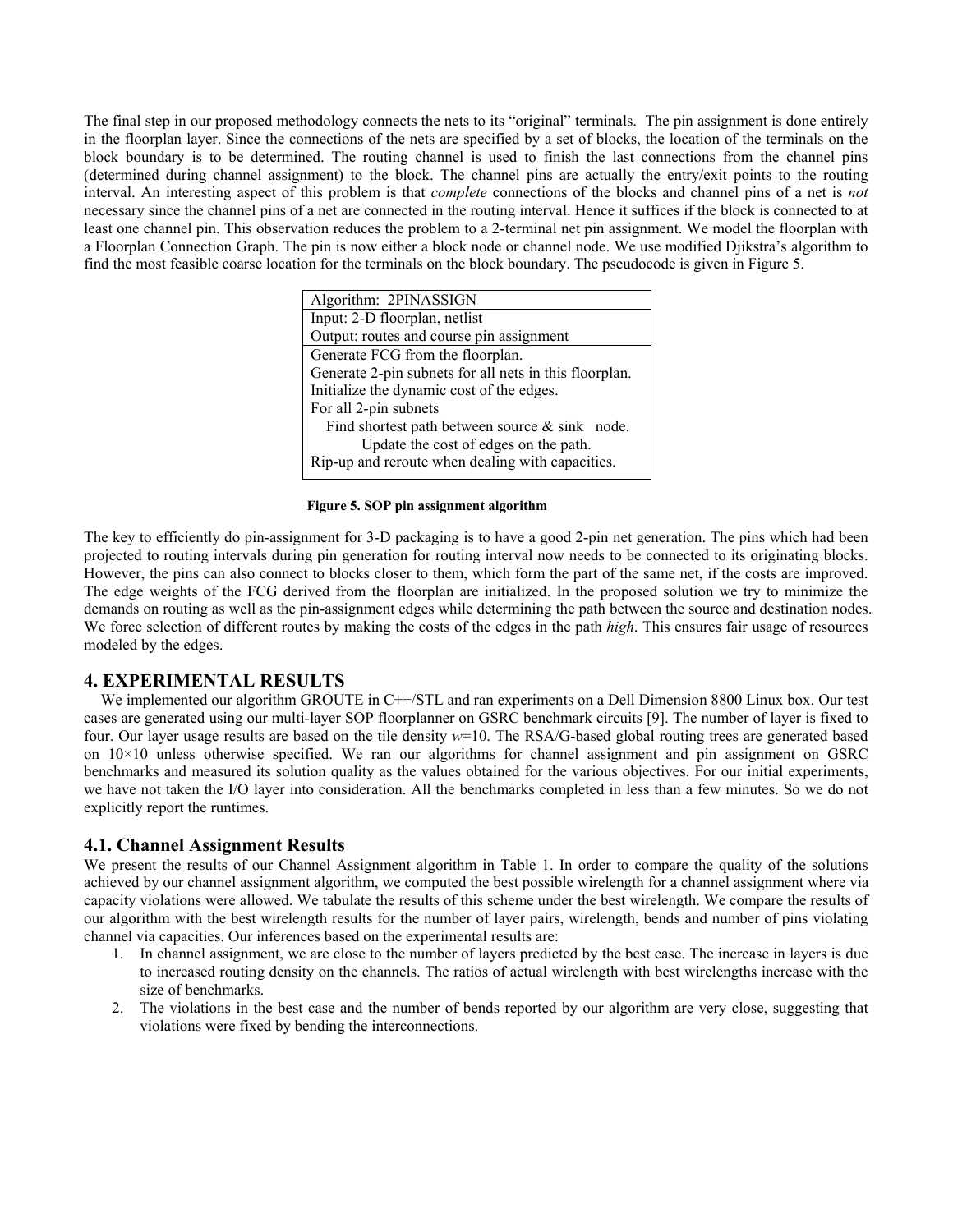| Ckt  | <b>Best Wirelength</b> |       |          |      | <b>CHASSIGN</b> |       |      |                |
|------|------------------------|-------|----------|------|-----------------|-------|------|----------------|
|      | ly                     | wl    | bnd      | νl   | ly              | wl    | bnd  | νl             |
| n10  | 5                      | 6963  | 0        | 55   | 5               | 14174 | 34   | $\overline{0}$ |
| n30  | 6                      | 11288 | $\theta$ | 144  | 6               | 24726 | 122  | $\theta$       |
| n50  | 6                      | 14826 | 3        | 282  | 6               | 32059 | 189  | $\theta$       |
| n100 | 6                      | 16430 | 3        | 413  | 7               | 36331 | 382  | $\overline{0}$ |
| n200 | 6                      | 24078 | 1        | 845  | 8               | 61485 | 917  | 0              |
| n300 | 6                      | 28469 | 3        | 1000 | 8               | 65189 | 1029 | $\theta$       |

**Table 1. The result of multi-objective minimizing channel assignment. Number of layer pairs(ly), wirelength(wl), bends (bnd) and violations(vl) for the best and actual cases are reported.** 

# **4.2 Pin Distribution Results**

In Table 2 we report the wirelength achieved during pin assignment. The result of the channel assignment is used as input to the pin assignment. For generating the best wirelength, we used the corresponding best wirelength channel capacities violating channel assignment. For the best wirelength, we allowed pin assignment algorithm to select routes without considering the pin assignment and routing demands. Our algorithm tries to minimize wirelength while avoiding congestion of routing channels and pin assignment resources. The parameters of the algorithm decide the trade-off between wirelength, pin assignment demands and routing demands. From our experiments we observe the following:

- 1. In pin assignment, we are able to reduce pin assignment and routing demands drastically by increasing only 25% wirelength, from the best case.
- 2. The wirelength scales rapidly with benchmark sizes and the wirelength for pin assignment is huge compared to channel assignment due to limited routing resources in the floorplan layer.

| reporteu. |        |                        |     |            |    |    |  |  |  |  |  |
|-----------|--------|------------------------|-----|------------|----|----|--|--|--|--|--|
| Ckt       |        | <b>Best Wirelength</b> |     | 2PINASSIGN |    |    |  |  |  |  |  |
|           | wl     | pd                     | rd  | wl         | pd | rd |  |  |  |  |  |
| n10       | 10327  | 11                     | 15  | 12173      | 9  | 11 |  |  |  |  |  |
| n30       | 42108  | 16                     | 47  | 54730      | 12 | 18 |  |  |  |  |  |
| n50       | 86052  | 31                     | 70  | 120743     | 15 | 59 |  |  |  |  |  |
| n100      | 155089 | 20                     | 83  | 194724     | 12 | 42 |  |  |  |  |  |
| n200      | 343883 | 23                     | 139 | 424620     | 11 | 76 |  |  |  |  |  |
| n300      | 561244 | 27                     | 162 | 692383     | 11 | 79 |  |  |  |  |  |

**Table 2. The pin assignment results. Wirelength(wl), pin assignment demands(pd) and routing demand(rd) are reported.** 

# **5. CONCLUSIONS**

In this paper we discuss issues related to global routing for 3-D packaging. We discuss the methodology used in our global router for SOP. We have presented the results of channel and pin assignment which constitutes the final steps in our proposed routing flow for the SOP. To the best of our knowledge, ours is the first implemented global router for SOP addressing objectives such as crosstalk, wirelength, and total number of layers.

## **6. REFERENCES**

[1] Rao Tummala and Vijay Madisetti, "System on Chip or System on Package?", *IEEE Design & Test of Computers*, pp 48- 56, 1999.

[2] J. Cong*,* "Pin assignment with global routing for general cell designs", *IEEE Trans on Computer-Aided Design of Integrated Circuits and Systems*, pp1401-1412, 1991

[3] J. Cong, A.B. Kahng, K Leung, "Efficient Algorithms for the Minimum Shortest Path Steiner Arborescence Problem with Applications to VLSI Physical Design", *IEEE Trans. on CAD*, vol. 17, no.1, January 1998